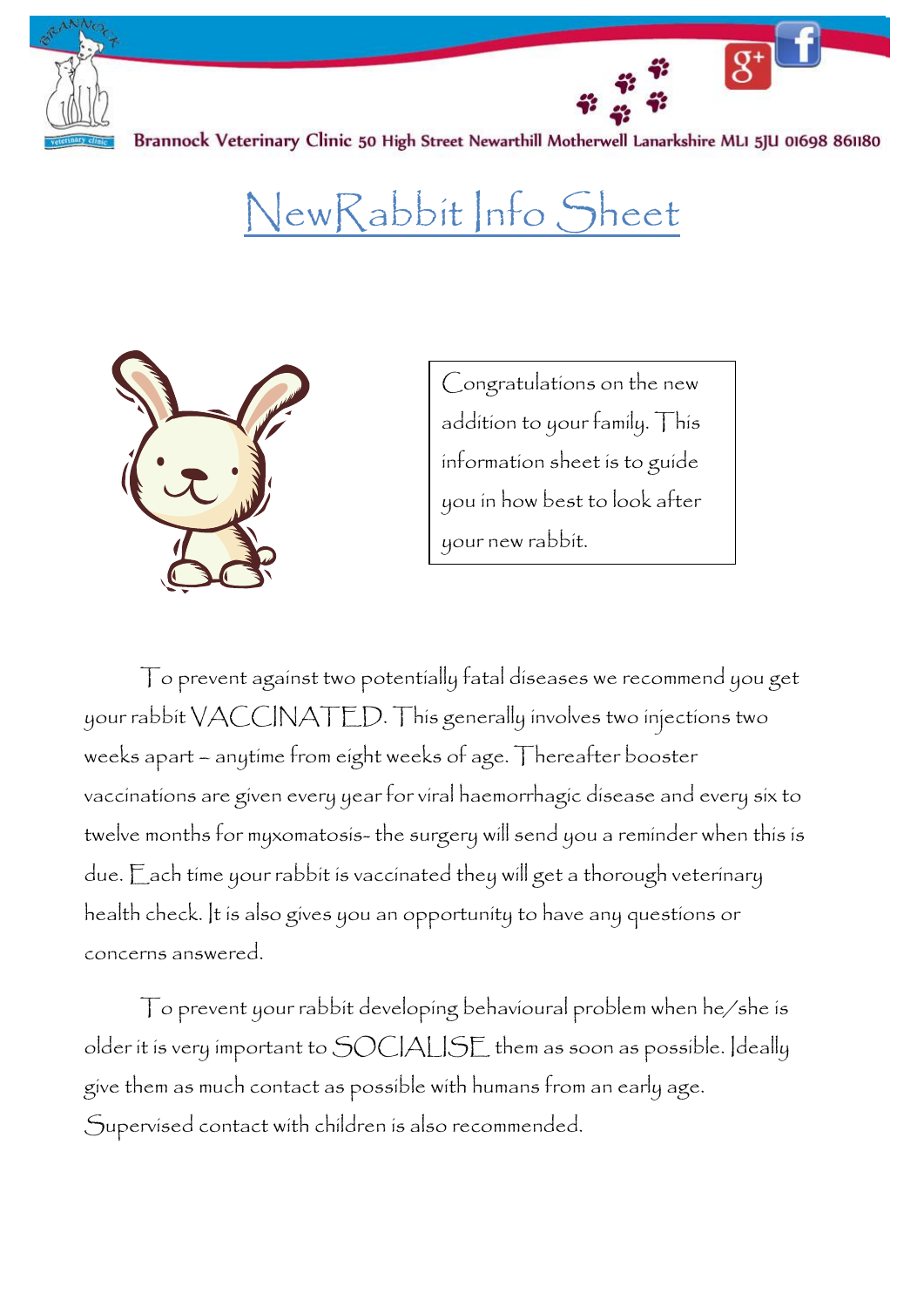

To avoid the vets being a place your rabbit doesn't like we advise that you thoroughly HANDLE him/her from a young age. Look in their ears, mouths and feel over their body, legs and feet. Then give a treat as a reward for letting you do this. This will also build their confidence if you have to brush their coat or clip their nails. It is very important that you support their back and hind legs when lifting them as a strong kick from their back legs or a fall could cause serious injury.

It is very important that if you notice any signs of ILLNESS or ANOREXIA that you call the surgery immediately. As rabbits are prey to many animals in the wild they tend to MASK any signs of illness – so by the time you notice they are not feeling well they are generally seriously ill.



It is important you feed your rabbit a balanced DIET. Your rabbit's teeth grow continuously so it is important you feed a diet that ensures these teeth are worn down. We recommend the majority of your rabbit's food (80% - a size similar to your rabbit every day) should be good quality roughage i.e. GRASS or HAY. Timothy grass hay is one of the best to choose. Dark green vegetables (10%) should be made available on a daily basis e.g. broccoli, cabbage and Brussel sprouts. Any new types of green veg should be introduced gradually – over the period of two weeks, using very small quantities initially. Other veg e.g. carrots should only be fed as a treat – maybe once or twice a week. Avoid lighter green salad items e.g. lettuce, cucumber, celery as they are harder to digest and not very nutritious. A commercial rabbit pelleted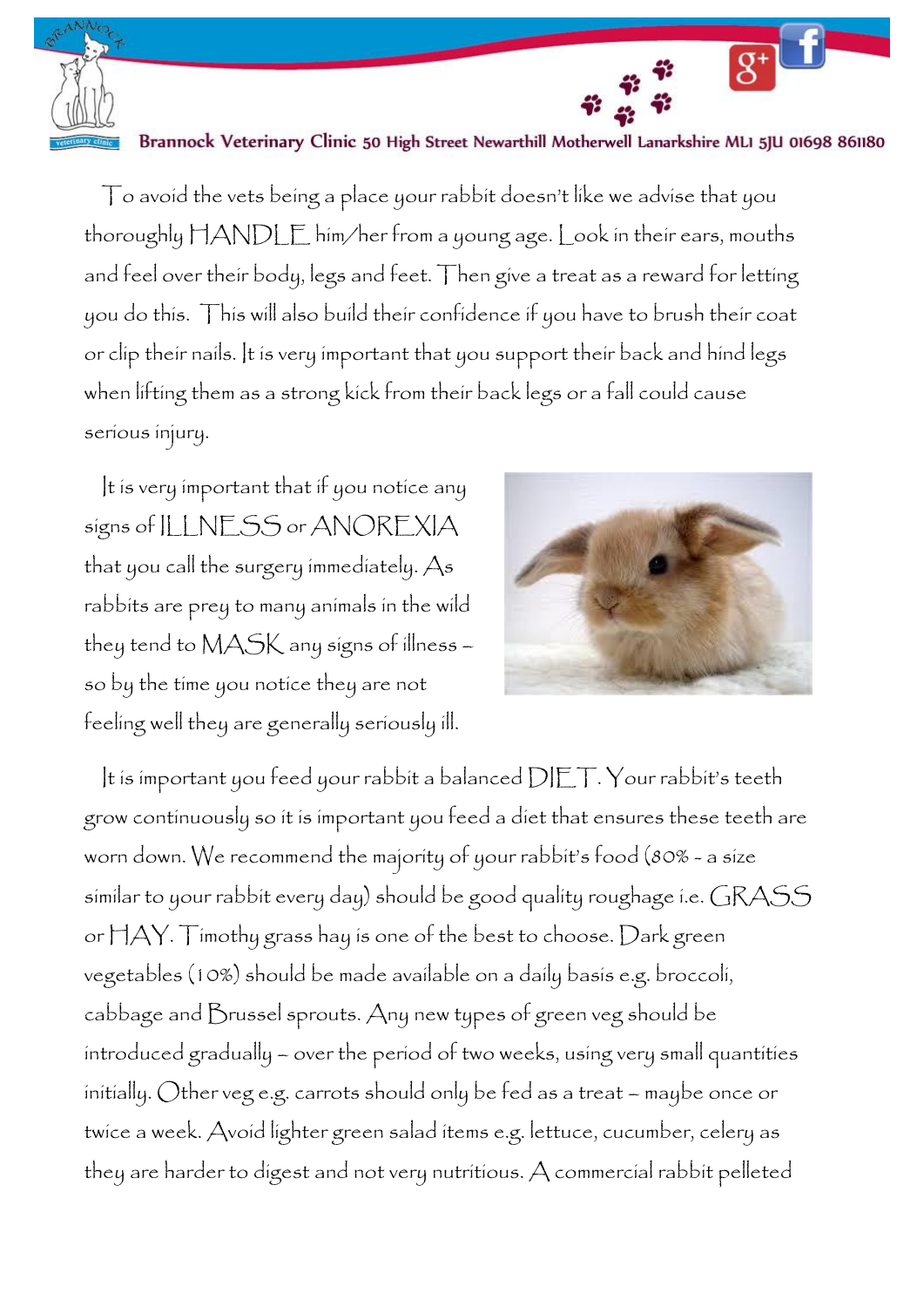

food (10%) should be only offered in fairly small quantities – approximately 30

grams of food per 1kg of weight of your rabbit. Rabbits that are not fed a balanced diet are more likely to suffer from serious DENTAL problems. It is important to check your rabbit's mouth at regular intervals to identify the early signs of disease of poor teeth alignment



It is very important to give regular WORMING treatment to your rabbit. This is mainly to kill a protozoa parasite that can cause serious brain and kidney problems. Please ask the nurse or vet for further advice

Some rabbits will unfortunately have FLEAS and EARMITES when they arrive at their new home. Most pet shop products are not effective to kill these parasites. Our vets will be able to recommend the best and safest product for your rabbit.

We recommend that you get your rabbit INSURED. This gives financial piece of mind if your rabbit becomes ill. Although we are not allowed to recommend a particular company please ask our staff who will be able to advise the best type of policy for you and your rabbit. You must check the policy to ensure it is lifelong cover and that there is adequate financial cover for problems your rabbit may develop.

We recommend that you get your female rabbit SPAYED (neutered). This is usually done at six months of age. It will be done younger if you have a male